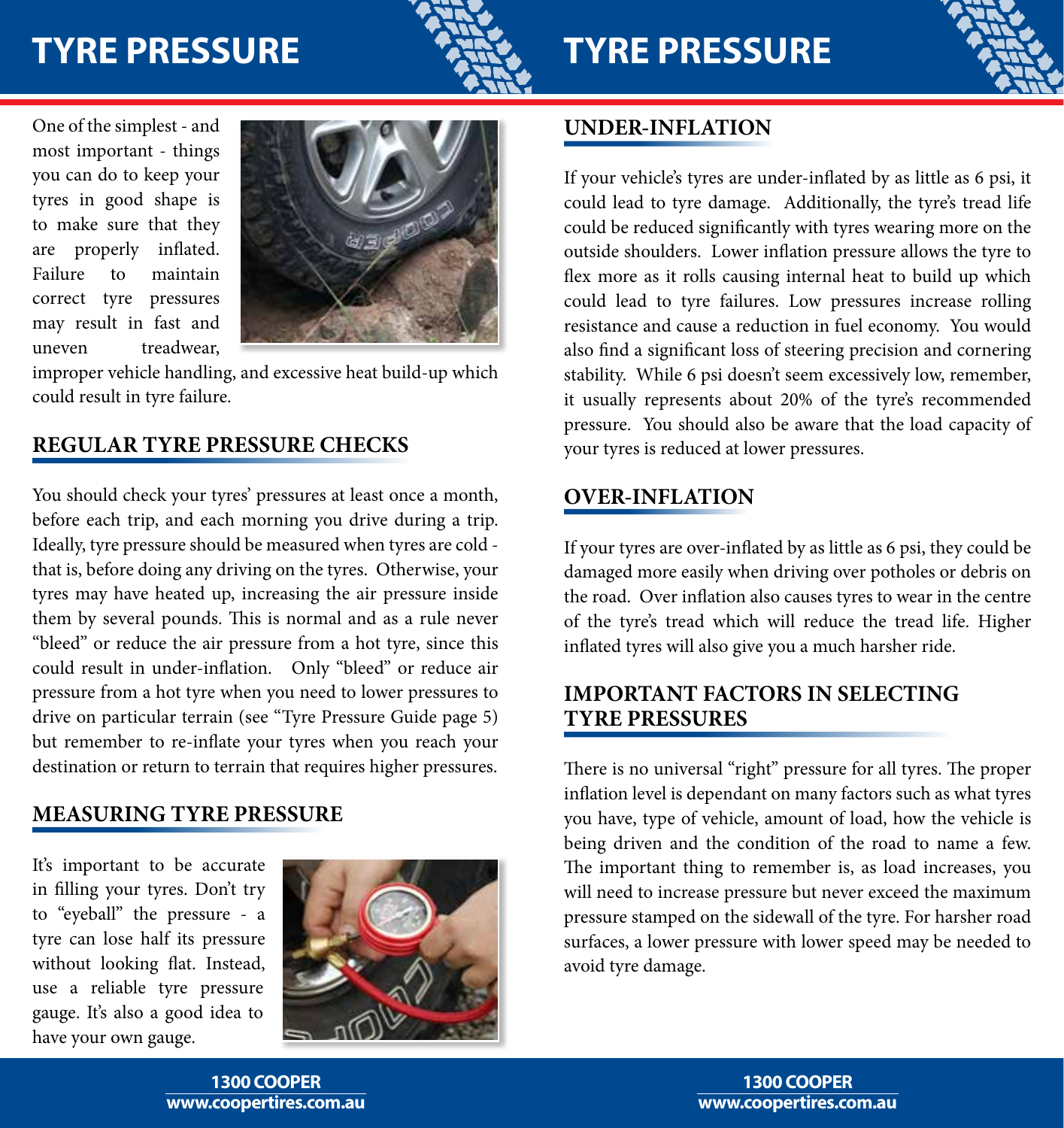

# **TYRE PRESSURE**



#### **Wear patterns of an under inflated, properly inflated and over inflated tyre**



## **UNDER INFLATED**

**Under-inflation causes tyres to wear more on the outside than the inside.**



# **PROPERLY INFLATED**

**A properly inflated tyre wears evenly over the entire tread and will prolong the life of your tyres.**



## **OVER INFLATED**

**Over-inflation causes tyres to wear in the centre of the tyre's tread.**



#### **THE "4 PSI" RULE**

#### *APPLIES TO BITUMEN ROAD USE ONLY*

As a general rule, the following can be used - for road use only: For passenger tyres, inflate your cold tyres to the recommended tyre pressure on your vehicle's tyre placard\*. Then to determine if you have the correct pressure for a given load, note the cold pressure reading. Drive for at least 20-30 minutes to ensure they have reached operating temperature and then check again. Ideally, they should be about 4psi above the cold pressure. If the pressure is more than 4psi above the cold pressure, you should add more air. That is because there is too much friction, which builds up more heat than desirable. Conversely, if they are less than 4psi above cold pressure, the cold pressure is too high. Adjust your pressures accordingly. For Light Truck and 4x4 tyres, use 6psi as a guide, but rough and corrugated roads cause more flexing and your tyres may rise more the 4 or 6psi. In which case applying this "rule" is not recommended.

\* Beware of vehicle placards with recommendations below 30psi. Some older vehicles may still show lower pressures which were used to "enhance" ride but resulted in poor tyre life and in some circumstances are dangerous.



#### **www.coopertires.com.au 1300 COOPER**

**www.coopertires.com.au 1300 COOPER**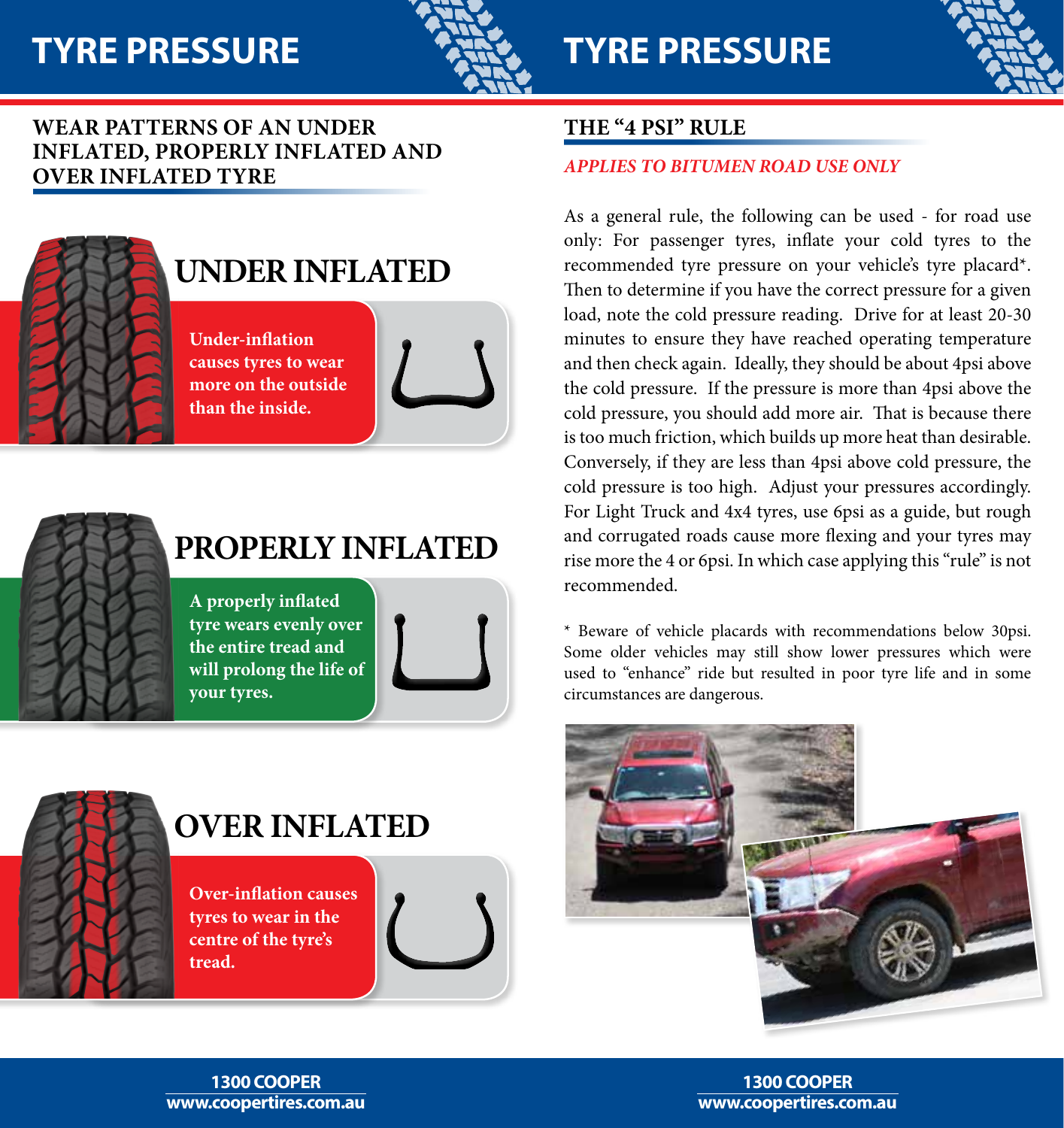**TYRE PRESSURE GUIDE**



# **TYRE PRESSURE GUIDE**





This diagram illustrates the effect of reducing your tyre pressures on the size of the footprint of your tyres. Reducing pressures and increasing the size of your tyres' footprint spreads the weight of your vehicle over a larger area so when driving on sand, for example, your tyres will drive 'over the top' of the sand. If you maintain high pressures and a small footprint, your tyres are more likely to 'dig down' into the sand and even get you stuck! Reducing pressures and increasing the size of your tyres' footprint will also increase traction in offroad conditions. Remember, whenever you reduce your pressures, re-inflate to the proper levels as soon as you drive back on to the bitumen.

#### **TYRE PRESSURE GUIDE FOR DIFFERENT TERRAIN**

**WARNING:** *This is just a guide based on an average range of sizes not a specific size. Narrow commercial style tyres require higher pressures. You must consult your authorised Cooper Tires dealer to get the right pressure for your specific vehicle's weight and tyre size.*

*Lowering pressures may be necessary to get your vehicle through an extreme section of terrain or reduce tyre damage in offroad conditions. However, lowering tyre pressures below the manufacturer's recommended pressure for your vehicle is at your own risk and judgement and doing so could cause overheating and long term tyre damage. So, you must drive slowly over obstacles and re-inflate your tyres to proper levels once your vehicle is returned to normal road applications and conditions.*

## **BITUMEN 32-38 psi \***

For standard size tyres, use pressures specified on your vehicle's placard. Higher pressures will be required when carrying heavy loads.



## **SAND 18-26 psi \***

This depends on the depth and coarseness of the sand and also the grade. Lower pressure improves your longitudinal footprint and flotation. You want enough momentum to stay on top. Higher pressures



will be required when carrying heavy loads. Sudden or heavy movements of the steering can be dangerous and speed needs to be appropriately reduced depending on the depth of the sand. Sand can vary rapidly in patches. Sand can also build up a lot of heat in your tyres because you are running lower pressures for flotation, so you may need to rest your vehicle regularly. Sand creates the most constant resistance to tyres, gearboxes and motors out of all mediums and applications.

## **FAST/SMOOTH GRAVEL 32-36 psi \***

Too low on this surface and you lose good steering response and stability, especially if you are driving fast. Higher pressures will be required when carrying heavy loads. When driving



over corrugated roads you should reduce your speed as heat builds up quickly on these roads.

**\***Refer to Precautionary Notice on Page 9.